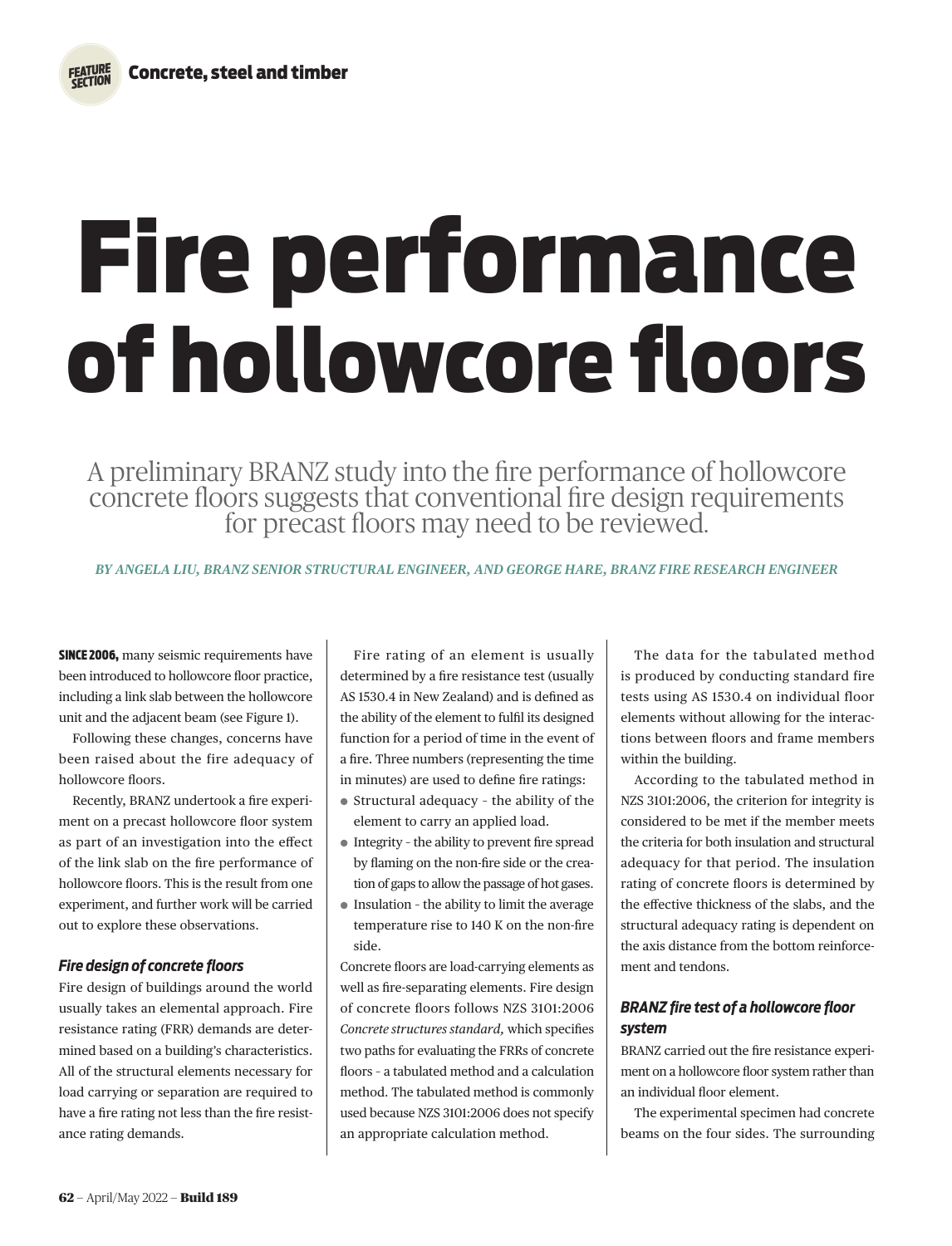

# Table 1

# FRRs of 200 series hollowcore floor components (minutes)

|                     | <b>BARE HOLLOWCORE UNITS</b> | <b>75 MM TOPPING</b> |  |
|---------------------|------------------------------|----------------------|--|
| Insulation          | 105                          | 6()                  |  |
| Structural adequacy | 180                          | 225                  |  |

concrete beams were 500 mm deep, the topping was 75 mm concrete cast in situ and the hollowcore units were 200 mm thick. The relevant NZS 3101:2006 requirements were followed.

### *Theoretical fire resistance ratings*

The fire resistance ratings of the hollowcore floor specimen were assessed using the tabulated methods in NZS 3101:2006. The assessed fire ratings of the floor system are listed in Table 1.

The insulation rating was 60 minutes, limited by the thickness of the link slab. The structural adequacy rating was 180 minutes, limited by the hollowcore floor units.

According to the NZS 3101:2006 tabulated method, the integrity rating is considered satisfactory if the member meets the criteria for both insulation and structural adequacy for that period. As such, the integrity rating of the tested hollowcore floor systems experiment was at least 60 minutes.

Hollowcore floor units in real buildings often span 7–8 m, which is about twice the span of the test. Therefore, the structural adequacy of the experimental specimen should be maintained for much longer than 180 minutes in theory.

### *Premature hollowcore web failure*

The experiment used the furnace conditions



Figure 1: Details in NZS 3101 for hollowcore units adjacent to a beam.

required by AS 1530.4 with a live load of 5.5 kPa. Vertical deflections were measured at mid-span and quarter-span points. Temperatures at multiple locations and different depths were measured throughout the experiment.

The experiment was terminated soon after the 140 K average temperature rise insulation criterion measured on the unexposed surface was reached at 116 minutes.

Floor system deflections were insignificant throughout the entire 120 minute furnace exposure duration. However, premature web failure and high strength reinforcing steel wire exposure in the hollowcore unit adjacent to the link slab was observed only 29 minutes into the experiment. At the completion of the test, all the strands were exposed, and damage spread to the entire unit (see Figure 2).

This observation is a concern for the structural adequacy of hollowcore floor systems using the greater spans typically found in buildings.

# *What did we find?*

Preliminary findings point to some potential issues and related future actions.

## *Review fire rating test for floor systems*

The conventional fire resistance test for precast floors should be reviewed to ensure adequate allowance for system effects on the fire performance of the floor systems. This is especially true for the floor systems that are thin and/or susceptible to torsional failure.

The traditional fire resistance test for floor systems is performed on individual floor elements – an elemental test. This arrangement allows the hollowcore floor units exposed to fire to expand freely along two orthogonal horizontal directions.

In contrast, the recent BRANZ experiment was on a hollowcore floor system that included precast hollowcore units, a topping slab and beams around the floor. The experiment